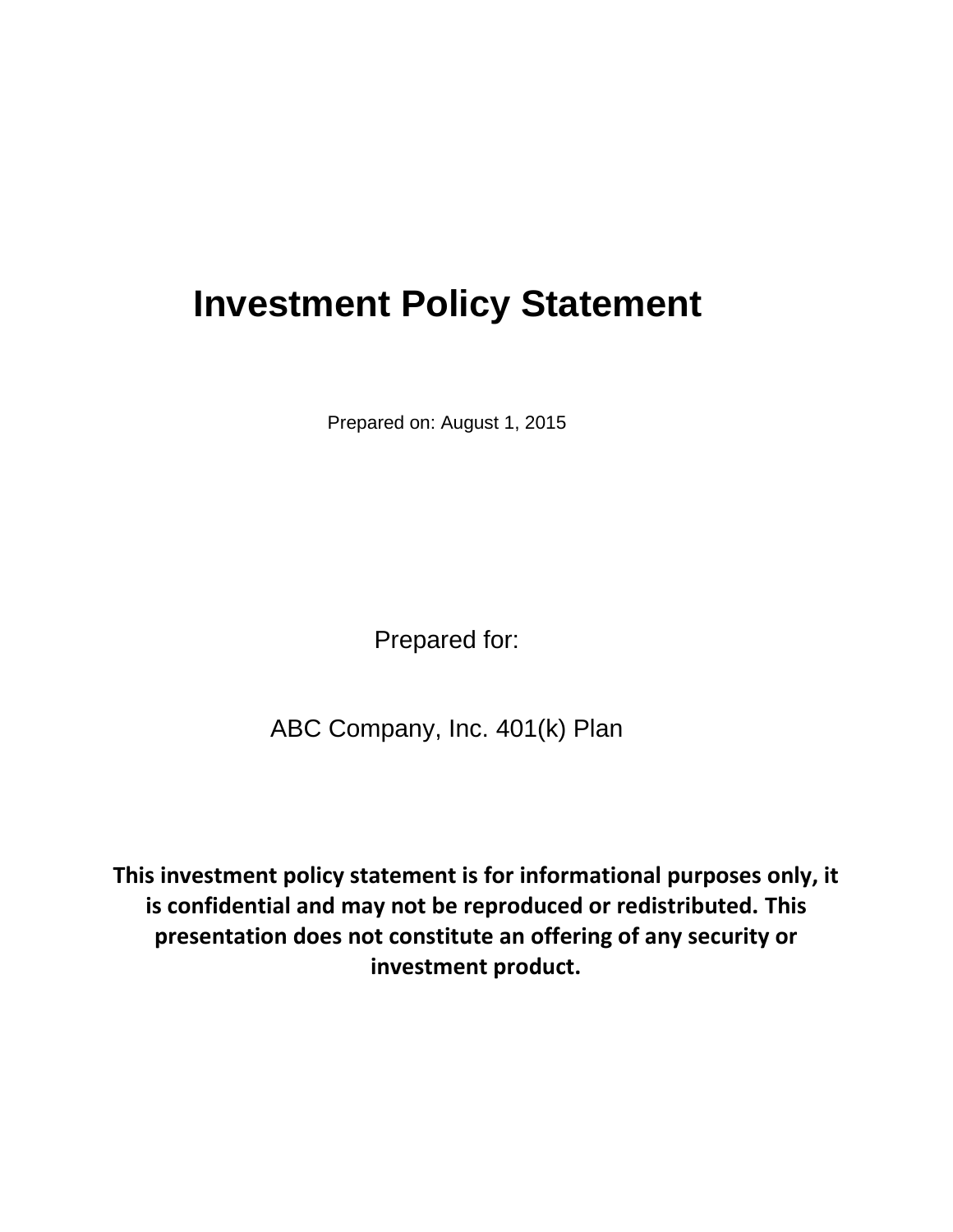### **Executive Summary**

Client Name: ABC Company, Inc. 401(k) Plan Client Type: Retirement Plans - Participant Directed Client Subtype: Corporate Defined Contribution Fiduciary Standard of Care: ERISA Tax Id: 00-0000000 Current Assets: \$\$\$\$\$

Safe Harbor Compliance Options: 404(c): Fiduciary Adviser: QDIA:

This investment policy statement should be reviewed by an attorney knowledgeable in this specific area of the law. Any change to this policy should be communicated in writing and on a timely basis to all interested parties. If any term or condition of this investment policy statement conflicts with any trust and/or plan document, the document shall control, as long as such term or condition is consistent with the law.

#### **Investment Options List**

#### **Purpose**

The purpose of this investment policy statement (IPS) is to assist the investment committee (Committee) in effectively supervising, monitoring, and evaluating the management of the retirement plan (Plan). The Committee has the authority to oversee the investment of the Plan's assets. The Committee will discharge its responsibilities under the Plan solely in the interests of Plan participants and their beneficiaries.

The plan's investment program is defined in the various sections of this IPS by:

- 1. Stating in a written document the committee's attitudes, expectations, objectives, and guidelines for the investment of all of the plan's assets.
- 2. Encouraging effective communications between the committee and all parties involved with the investment management decisions.
- 3. Establishing formal criteria to select, monitor, evaluate, and compare the performance results achieved by each investment option on a regular basis.
- 4. Establishing the number and characteristics of offered investment options.
- 5. Providing rate-of-return and risk characteristics for each asset class represented by various investment options.
- 6. Complying with all ERISA, fiduciary, prudence, and due diligence requirements that experienced investment professionals would utilize, and with all applicable laws, rules, and regulations from various local, state, federal, and international entities that may apply to the Plan assets.

#### **Statement of Objectives**

The Plan is a defined contribution plan started on 01/01/2000, and currently covers ## employees. Plan size is currently \$\$\$\$ and annual contributions should total approximately \$\$\$\$. The purpose of the plan is to provide retirement income stability by providing eligible employees with a convenient way to save on a regular and long-term basis for retirement.

This IPS has been arrived at upon consideration by the Committee of a wide range of policies and describes the prudent investment process the Committee deems appropriate. The process includes offering various asset classes and investment management styles that, in total, are expected to offer participants the opportunity to diversify their investments in a manner appropriate to their retirement objectives and risk/return requirements.

#### **The objectives of the Plan are to:**

Have the ability to pay all benefit and expense obligations when due.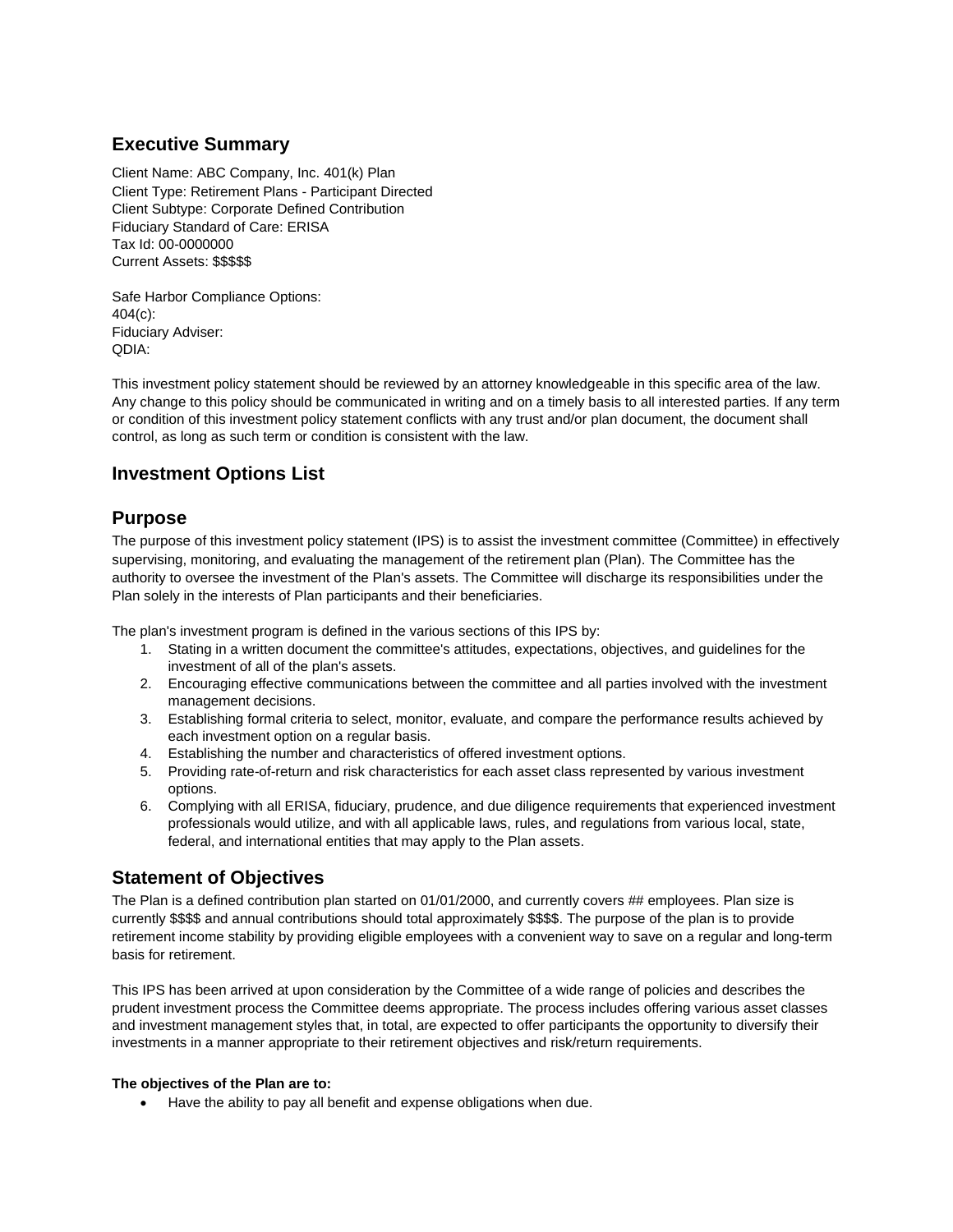- Control costs of administering the plan and managing the investments.
- Refrain from giving what could be construed as investment advice.

#### **Duties and Responsibilities**

#### **Investment Committee**

As fiduciaries under the plan, the primary responsibilities of the Committee are to:

- 1. Prepare and maintain this investment policy statement.
- 2. Prudently diversify the plan's assets to meet an agreed upon risk/return profile.
- 3. Prudently select investment options.
- 4. Control and account for all investment, record keeping and administrative expenses associated with the plan.
- 5. Monitor and supervise all service vendors and investment options.
- 6. Avoid prohibited transactions and conflicts of interest.

#### **Custodian**

Custodians are responsible for the safekeeping of the plan's assets. The specific duties and responsibilities of the custodian are to:

- 1. Value the holdings.
- 2. Collect all income and dividends owed to the plan.
- 3. Settle all transactions (buy-sell orders).
- 4. Provide monthly reports that detail transactions, cash flows, securities held and their current value, and changes to the value of each security and the overall plan since the previous report.
- 5. Maintain separate accounts by legal registration.

#### **Investment Advisor**

The Investment Advisor serves as an objective, third-party professional retained to assist the committee in managing the overall investment process. The Advisor is responsible for guiding the committee through a disciplined and rigorous investment process to enable the committee to meet the fiduciary responsibilities outlined above.

#### **Asset Class Guidelines**

The committee believes long-term investment performance is primarily a function of asset class mix. The committee has reviewed the long-term performance characteristics of the broad asset classes, with a focus on balancing the risks and rewards. While interest-generating investments, such as bonds, have the advantage of relative stability of principal value, they provide little opportunity for significant long-term capital growth due to their susceptibility to inflation.

On the other hand, equity investments, such as common stocks, have higher return expectations, but have the disadvantage of greater volatility of return. From an investment decision-making point of view, volatility may be an acceptable tradeoff for greater return potential provided the participant's time horizon is sufficiently long (five years or greater).

The following asset classes were selected and ranked in ascending order of "risk" (least to most) according to the most recent quarter's median 3-year Standard Deviation values. The performance expectations (both risk and return) of each broad asset class are contained in Appendix A.

#### **Implementation**

Each investment option should be managed by: (i) a bank; (ii) an insurance company; (iii) a registered investment company (mutual fund); or (iiii) a registered investment adviser. The committee will apply the following due diligence criteria in selecting each money manager or mutual fund:

#### **Expenses**

Prospectus Net Exp Ratio Threshold: Top 75% of peer | Pass 1 of the last 1 quarters | Treat missing data values as a failure

#### **Performance**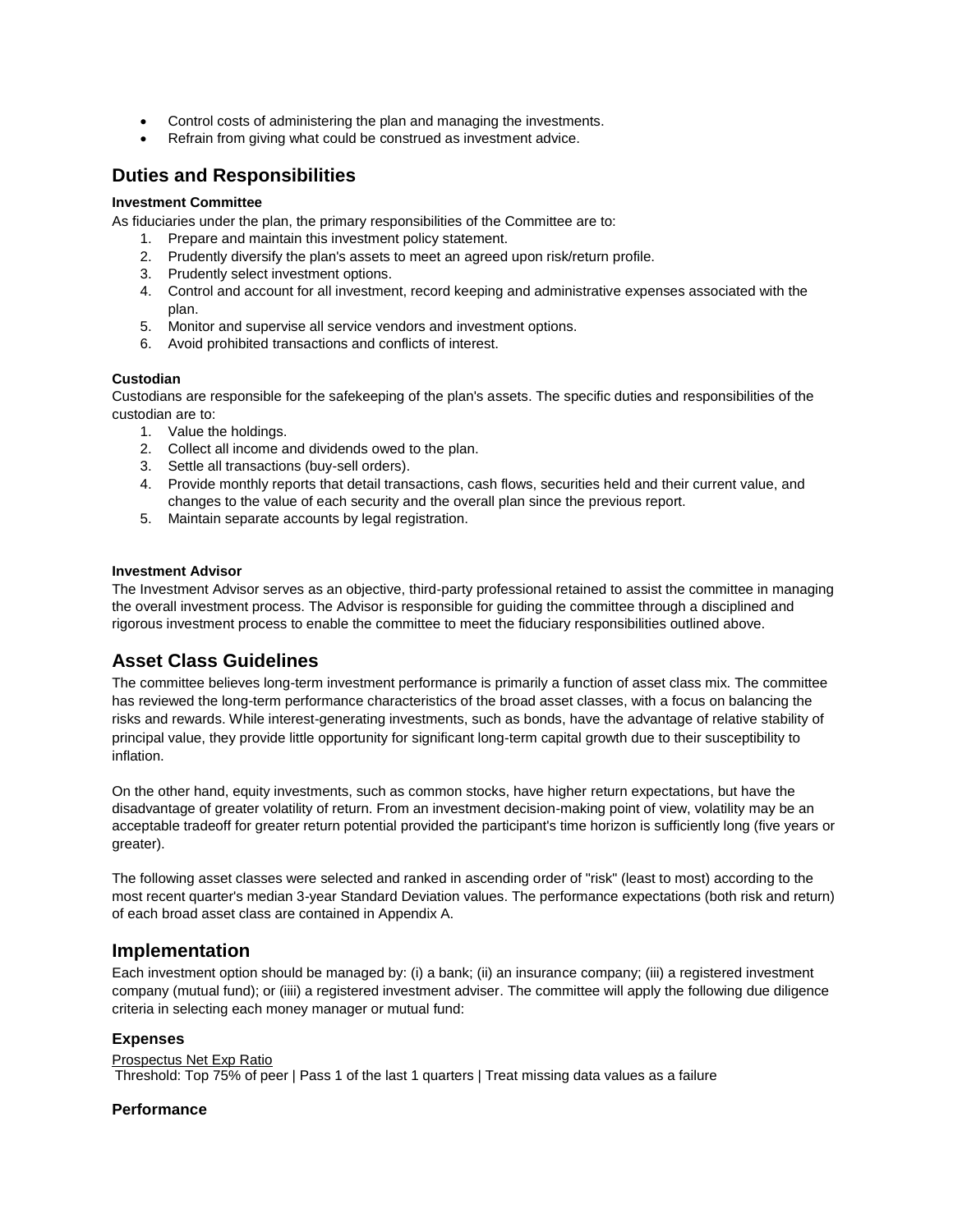1 Year Return (Optional)

Threshold: Top 50% of peer | Pass 1 of the last 1 quarters | Treat missing data values as a failure 3 Year Return

Threshold: Top 50% of peer | Pass 1 of the last 1 quarters | Treat missing data values as a failure 5 Year Return

Threshold: Top 50% of peer | Pass 1 of the last 1 quarters | Treat missing data values as a failure

#### **Risk**

Alpha (Optional)

Threshold: Top 50% of peer | Pass 1 of the last 1 quarters | Treat missing data values as a failure Sharpe (Optional)

Threshold: Top 50% of peer | Pass 1 of the last 1 quarters | Treat missing data values as a failure

#### **Operations**

Style (Optional)

Threshold: No Style Drift | Pass 1 of the last 1 quarters | Treat missing data values as a failure Composition (Optional)

Threshold: Passes 80% screen | Pass 1 of the last 1 quarters | Treat missing data values as a failure Inception Date (Optional)

Threshold: >= 3 Years | Pass 1 of the last 1 quarters | Treat missing data values as a failure Assets

Threshold: >= 75 Mil | Pass 1 of the last 1 quarters | Treat missing data values as a failure Manager Tenure

Threshold: > 2 Years | Pass 1 of the last 1 quarters | Treat missing data values as a failure

In addition to meeting any required criterion, 4 of the 6 optional criterions must be satisfied to meet the overall Due Diligence Criteria.

#### **Monitoring - Performance Objectives**

The committee acknowledges that returns from the securities markets fluctuate, particularly over short time periods. Recognizing that short-term fluctuations may not be indicative of long-term trends, the committee intends to evaluate investment performance from a long-term perspective.

The committee is aware that the ongoing review and analysis of the investment options is just as important as the due diligence process. The performance of the investment options will be monitored on an ongoing basis and it is at the committee's discretion to take corrective action by replacing a manager if it is deemed appropriate at any time.

On a timely basis, but not less than quarterly, the committee will meet to review each investment for: 1. adherence to the Watch List Criteria identified below; 2. material changes in the investment option's organization, investment philosophy, and/or personnel; and 3. any legal and/or regulatory proceedings affecting the investment option's organization.

#### **Monitoring - Benchmarks**

The Committee has determined it is in the best interest of the Plan's participants that performance benchmarks be established for each investment option. Manager performance will be evaluated relative to an appropriate market index (e.g., the S&P 500 stock index for large-cap domestic equity manager) and the relevant peer group (e.g., the large-cap growth mutual fund universe for a large-cap growth mutual fund).

#### **Peer Group Benchmark Index**

#### **Monitoring - Watch List Criteria**

The decision to retain or terminate an investment option cannot be made strictly by a formula. Also, extraordinary events do occur, which may interfere with the investment option's ability to prudently manage investment assets. It is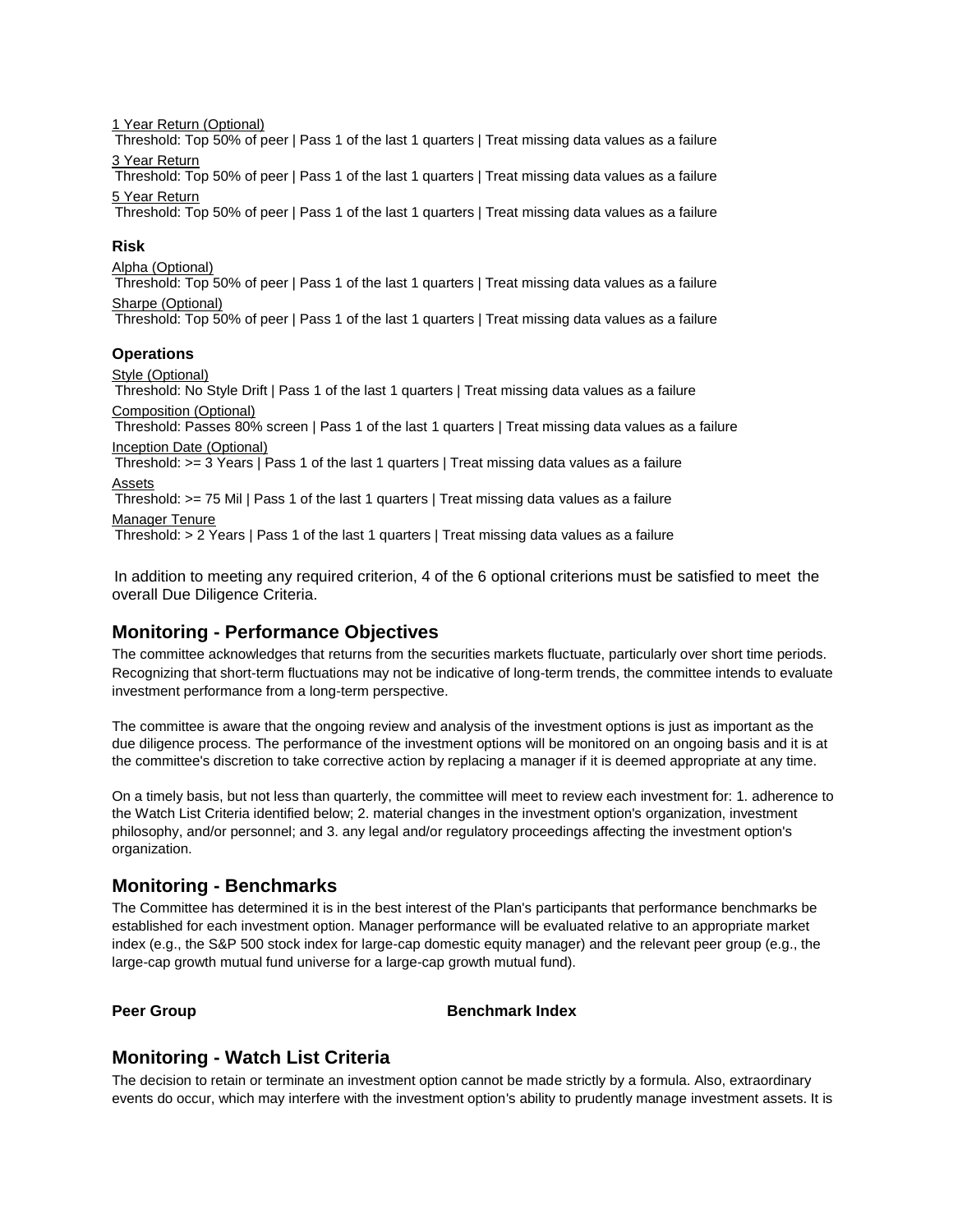the committee's confidence in the investment option's ability to perform in the future that ultimately determines if an investment option will be retained.

An investment option may be placed on a watch list for more thorough or ongoing review and analysis when it fails to meet the following criteria:

#### **Expenses**

#### Prospectus Net Exp Ratio

Threshold: Top 75% of peer | Pass 1 of the last 1 quarters | Treat missing data values as a failure

#### **Performance**

#### 1 Year Return (Optional)

Threshold: Top 50% of peer | Pass 1 of the last 1 quarters | Treat missing data values as a failure 3 Year Return

Threshold: Top 50% of peer | Pass 1 of the last 1 quarters | Treat missing data values as a failure 5 Year Return

Threshold: Top 50% of peer | Pass 1 of the last 1 quarters | Treat missing data values as a failure

#### **Risk**

Alpha (Optional)

Threshold: Top 50% of peer | Pass 1 of the last 1 quarters | Treat missing data values as a failure Sharpe (Optional)

Threshold: Top 50% of peer | Pass 1 of the last 1 quarters | Treat missing data values as a failure

#### **Operations**

Style (Optional)

Threshold: No Style Drift | Pass 1 of the last 1 quarters | Treat missing data values as a failure Composition (Optional)

Threshold: Passes 80% screen | Pass 1 of the last 1 quarters | Treat missing data values as a failure Inception Date (Optional)

Threshold:  $>= 3$  Years | Pass 1 of the last 1 quarters | Treat missing data values as a failure Assets

Threshold: >= 75 Mil | Pass 1 of the last 1 quarters | Treat missing data values as a failure Manager Tenure

Threshold: > 2 Years | Pass 1 of the last 1 quarters | Treat missing data values as a failure

In addition to meeting any required criterion, 4 of the 6 optional criterion must be satisfied to meet the overall Due Diligence Criteria.

#### **Monitoring - Measuring Costs**

The committee will review at least annually all costs associated with the management of the plan, including:

1. Expense ratios of each mutual fund relative to the appropriate peer group

2. Administrative fees: costs to administer the plan, including record keeping, custody, and trust services

3. The proper identification and accounting of all parties receiving soft dollars and/or 12b-1 fees generated by the plan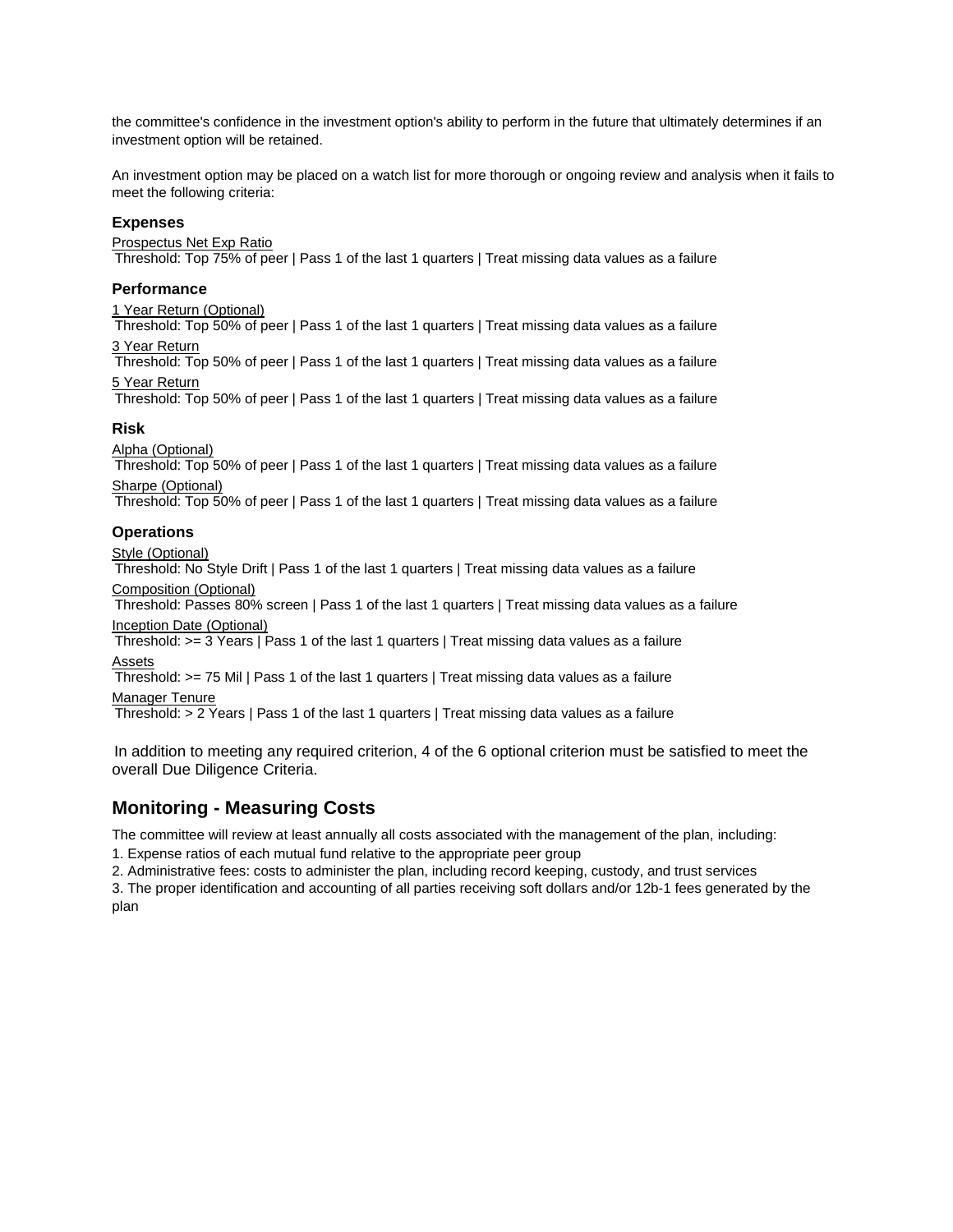#### **Investment Policy Review**

ABC Company, Inc. 401(k) Plan

The committee will review this IPS at least annually to determine whether stated investment objectives are still relevant and the continued feasibility of achieving the same. It is not expected that the IPS will change frequently. In particular, short-term changes in the financial markets should not require adjustments to the IPS.

| <b>Prepared by</b>                                                                                 | <b>Signature</b> | <b>Date</b> |
|----------------------------------------------------------------------------------------------------|------------------|-------------|
| John Smith<br>White Horse Advisors, LLC<br>6190 Powers Ferry Road<br>Suite 500<br>Atlanta GA 30339 |                  |             |

**Name Date Date Signature Date**